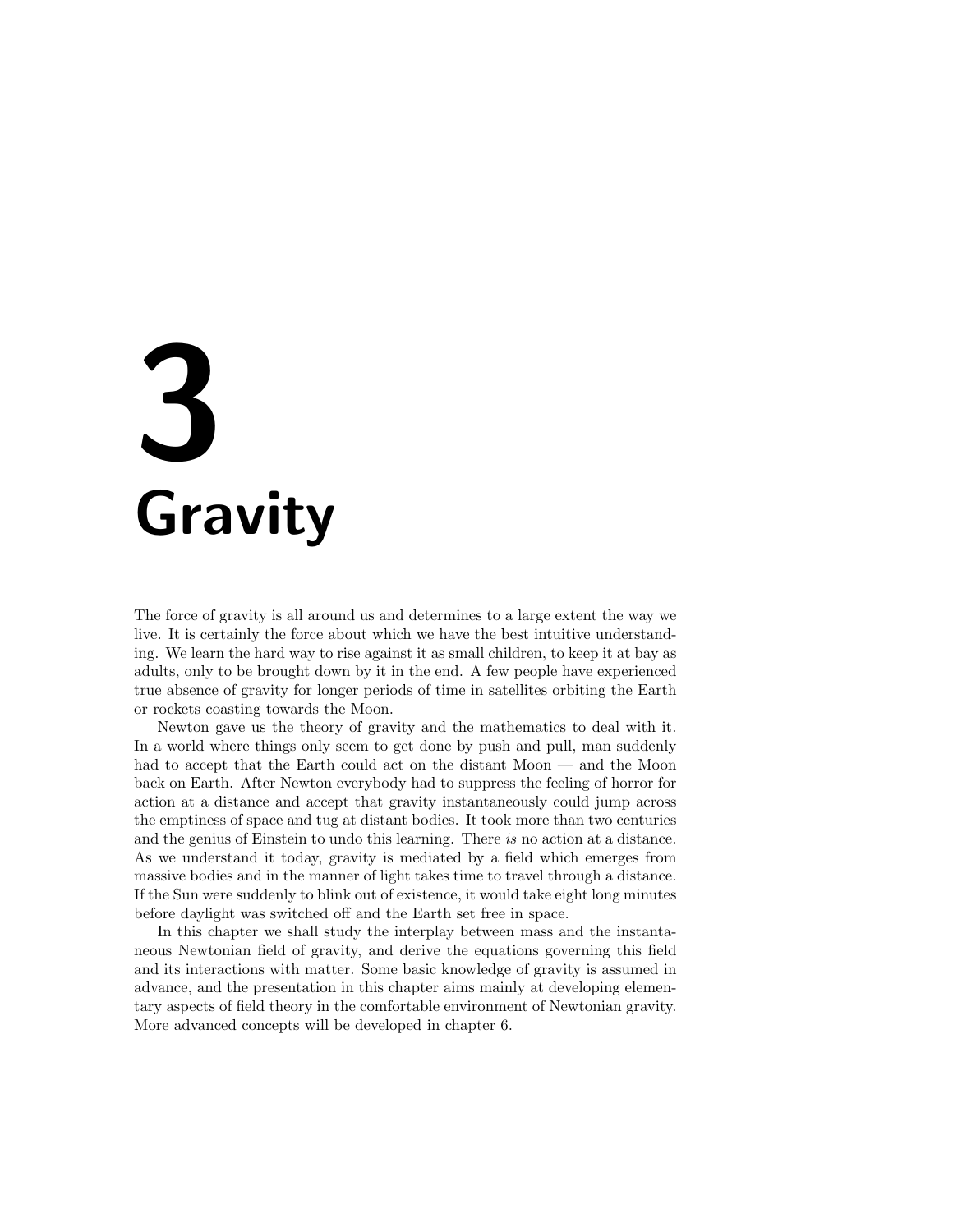#### .  $\overbrace{\phantom{aaaa}}$ .............................................. ............................................. . . . . . . . . . . . . . . . ............................. dV dM r

The volume dV occupied by a material particle may take any shape, here cubical. The nominal position of the particle x may be chosen anywhere within the volume.



The total mass in a volume is obtained by integrating ("summing") over all material particles in the volume. The integral sign  $\int$  is in fact a stylized version of the letter S (for "sum").

# 3.1 Mass density

In the continuum approximation the mass density is a field,  $\rho(\boldsymbol{x},t)$ , assumed to exist everywhere in space and at all times. If there is no mass in a region, the mass density simply vanishes. Knowing this field, we may calculate the mass of a material particle occupying a small volume  $dV$  around the point x at time t,

$$
dM = \rho(\mathbf{x}, t) dV . \qquad (3-1)
$$

We shall permit ourselves to suppress the space and time variables and just write  $dM = \rho dV$ , whenever such notation is unambiguous.

Although we usually think of the mass density field as varying smoothly throughout space, it is sometimes convenient to allow for discontinuous boundaries in material bodies (an example is shown in fig. 3.1 on page 41). Often these discontinuities are "real" in the sense that the transition between different materials may happen on the molecular scale, as for example at the interface between two solid bodies that touch each other.

In section 1.2 we discussed the continuum approximation and concluded that there are two length scales,  $L_{micro}$  and  $L_{macro}$ , that depend on the measurement precision. If  $dV \geq L_{\text{micro}}^3$ , the molecular structure may be disregarded, and if the length scale for major density changes is larger than  $L_{\text{macro}}$ , the density is effectively continuous and the shape of the minimal volume  $dV$  does not matter.

#### Total mass and center of mass

Mass density is a local quantity, defined in every point of space. The total mass in a volume  $V$  is a *global* quantity obtained mathematically by integrating the mass density over  $V$ ,

$$
M = \int_{V} dM = \int_{V} \rho(\mathbf{x}, t) dV . \qquad (3-2)
$$

Physically the integral should be understood as an approximation to a huge sum over the tiny, though not truly infinitesimal, material particles contained in the volume. If the density depends on time or if the volume changes shape and size with time, the total mass may depend on time.

In continuum physics the material contained in *any* volume  $V$  may be viewed as a "body" , and the center of mass of such a body is naturally defined from the integral of the position  $x$  over all material particles,

$$
\boldsymbol{x}_{\mathsf{M}} = \frac{1}{M} \int_{V} \boldsymbol{x} \, dM = \frac{1}{M} \int_{V} \boldsymbol{x} \, \rho(\boldsymbol{x}, t) \, dV \,. \tag{3-3}
$$

In the Newtonian mechanics of particles and stiff bodies, the center of mass of a body plays an important role, because it moves like a point particle under the influence of the total force acting on the body (see appendix B). Although this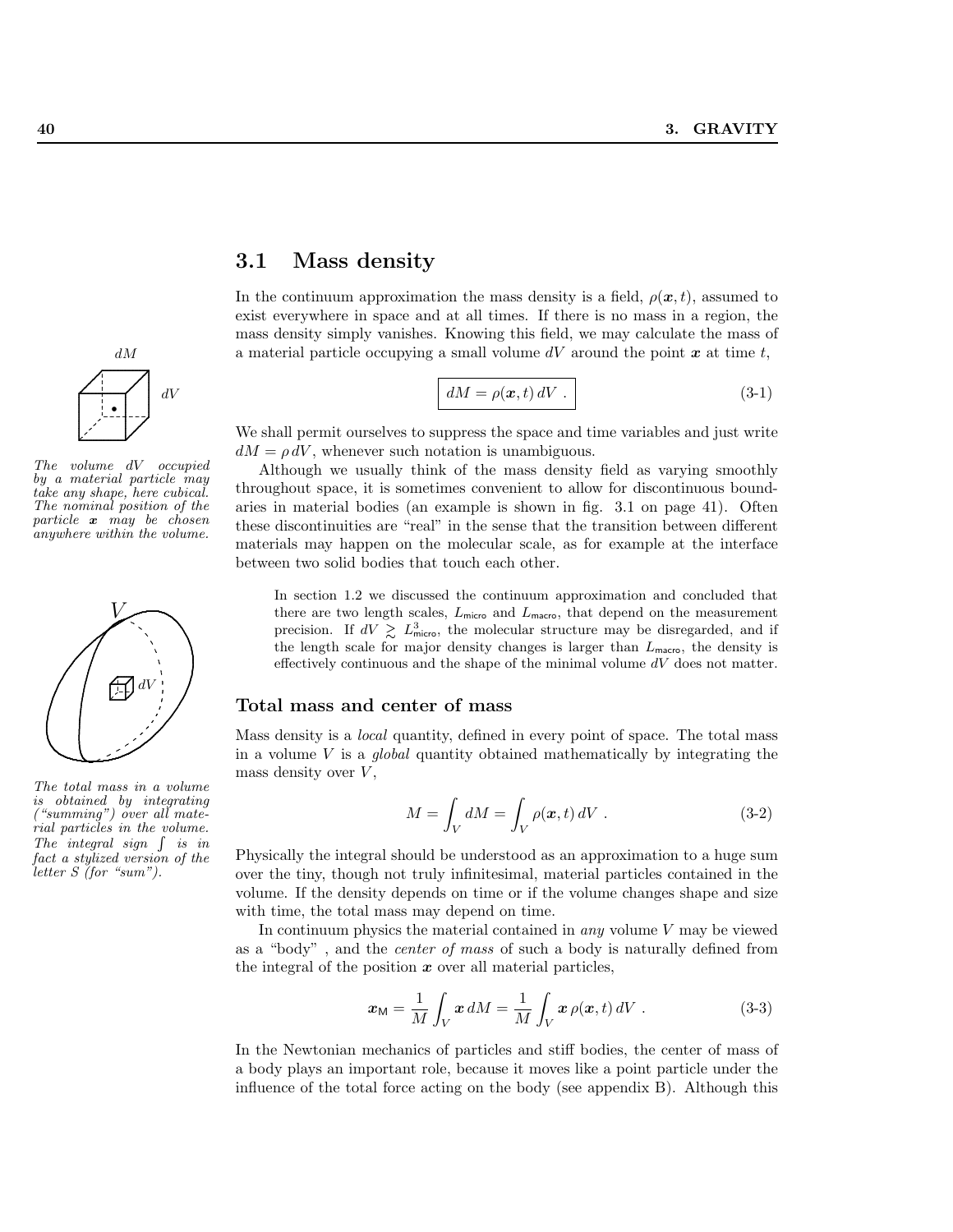

Figure 3.1: The mass density of the Earth as a function of distance r from the center with the surface at  $r = 6371$  km (from the standard Earth model [3]). There is a sharp break in the density at the transition between the iron core and the stone mantle at  $r = 3485$  km, and a smaller break at  $r = 1216$  km between the outer liquid iron core and the inner solid iron core. The dashed lines indicate the average densities in mantle and core.

is also true in continuum mechanics, it is not nearly as useful because the shape of a body may change drastically over longer time-spans. Think for example of a bucket of oil thrown into a waterfall. It may not always be physically meaningful to speak about a well-defined "body of oil" at later times.

#### Spherical systems

Planets like Earth or stars like the Sun are in the first approximation spherically symmetric. Spherical symmetry implies that the mass density  $\rho(r)$  in a given point x only depends on the distance  $r = |x - c|$  to the center c, which for symmetry reasons must also be the center of mass. Usually the origin of the coordinate system is chosen to be at the center such that  $c = 0$ . For a simple spherical planet with radius a and constant density  $\rho_0$  we have

$$
\rho(r) = \begin{cases} \rho_0 & r < a \\ 0 & r > a \end{cases} . \tag{3-4}
$$

Such a distribution might be used for analytic calculations for a small rock planet like the Moon, but definitely not for the Earth.

In fig. 3.1 the mass density of the Earth is plotted (fully drawn) as a function of the central distance. It cannot be measured directly, but is inferred from a combination of surface observations and modelling. For analytic calculations, its mass distribution may be approximated with two layers of constant density,  $\rho_1 = 10.9 \text{ g/cm}^3$  in the core and  $\rho_2 = 4.4 \text{ g/cm}^3$  in the mantle (see problem 3.11).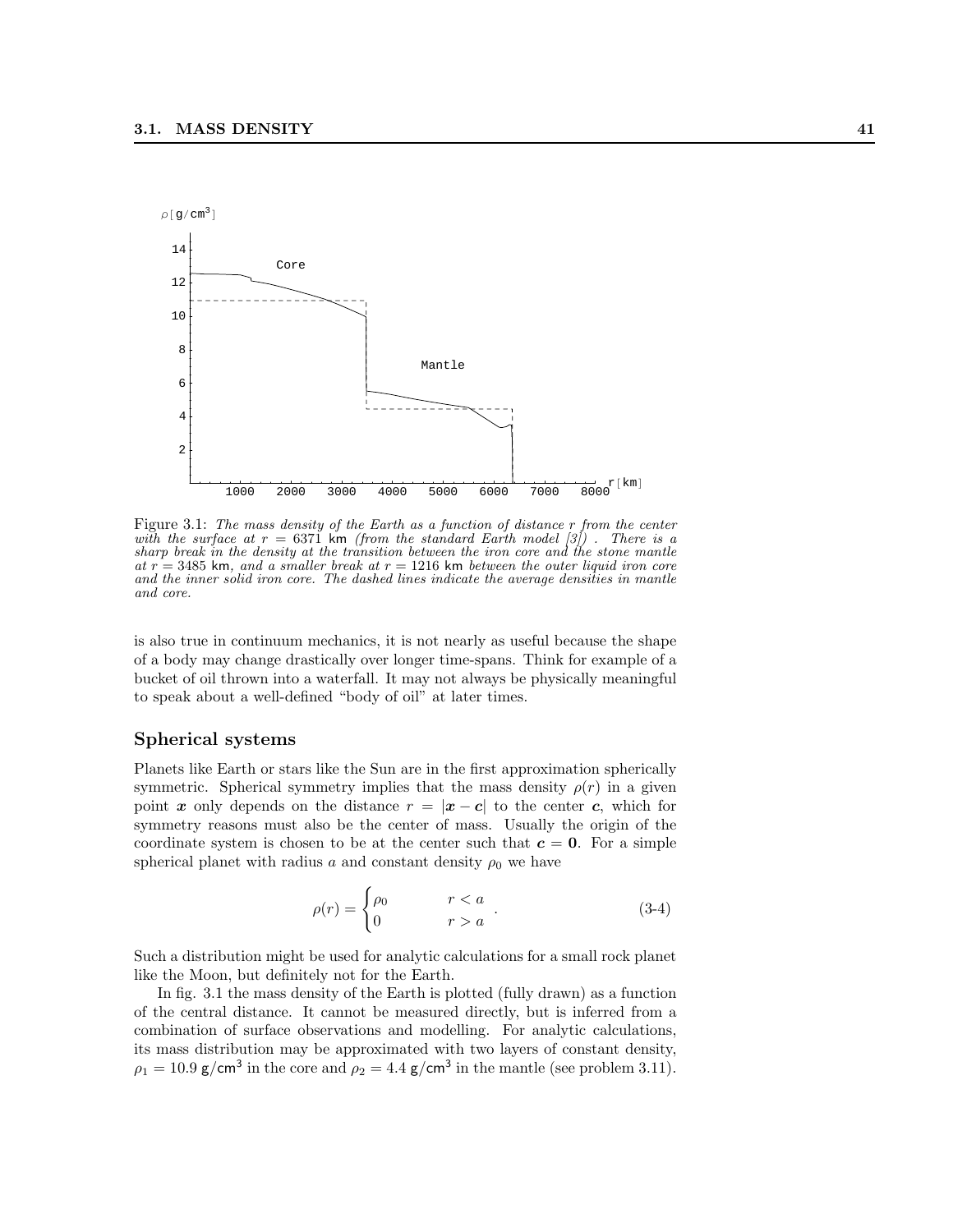Galileo Galilei (1564–1642). Italian natural philosopher, astronomer, and mathematician. Considered the father of the modern scientific method.



The weight of the matter in a volume element dV is  $d\mathcal{F} = \rho \mathbf{g} dV$ .

### 3.2 Gravitational acceleration

Galileo found empirically that all bodies fall to the ground in the same way, independently of their mass. In Newton's language this shows that the force of gravity on a body is proportional to its mass. For a material particle of mass  $dM = \rho dV$  the force of gravity may be written

$$
d\mathcal{F} = \mathbf{g}(\mathbf{x}, t) dM = \rho \mathbf{g} dV , \qquad (3-5)
$$

where  $g(x, t)$  is called the *gravitational acceleration* field, or just *gravity*. The last form shows that gravity is a *body force* (also called a *volume force*) which acts everywhere in a body with a *density of force*  $\mathbf{f} = d\mathbf{F}/dV = \rho \mathbf{g}$ . In fig. 3.3 on page 47 the magnitude of Earth's gravity is plotted as a function of the distance from the center of the Earth.

In Newtonian physics the gravitational field imparts a common acceleration to all bodies. Given the same initial conditions all material bodies will follow the same orbits in a gravitational field. As a consequence there is no way we can distinguish between gravitational forces and the inertial (so-called fictitious) forces experienced in accelerated motion. The identical behavior of all bodies in a field of gravity also allows one to look upon the gravitational field as a property of space and time, rather than simply a vehicle for gravitational interaction. The indistinguishability of gravity and acceleration was raised to a fundamental law, the Principle of Equivalence, by Einstein in his General Theory of Relativity from 1915, in which gravity arises from the curvature of space and time.

#### Total gravitational force and total moment of gravity

The field of gravity specifies the gravitational acceleration in every point of space and every instant of time. The total gravitational force on a body of volume  $V$ , the weight of the body, is

$$
\mathcal{F} = \int_{V} \rho \mathbf{g} \, dV \,. \tag{3-6}
$$

The total force determines how the body as a whole moves. It is independent of the choice of origin of the coordinate system, but depends like any other vector on its orientation. If  $\rho$ ,  $g$ , or V change in the course of time, the total force may also change.

The total moment of force of gravity relative to the coordinate origin is

$$
\mathcal{M} = \int_{V} \mathbf{x} \times \rho \mathbf{g} \, dV \,. \tag{3-7}
$$

The total moment determines how a body as a whole rotates around the origin. The moment depends not only on the orientation of the coordinate system, but



The moment of force for a volume element dV is  $d\mathcal{M} = x \times \rho g dV$ .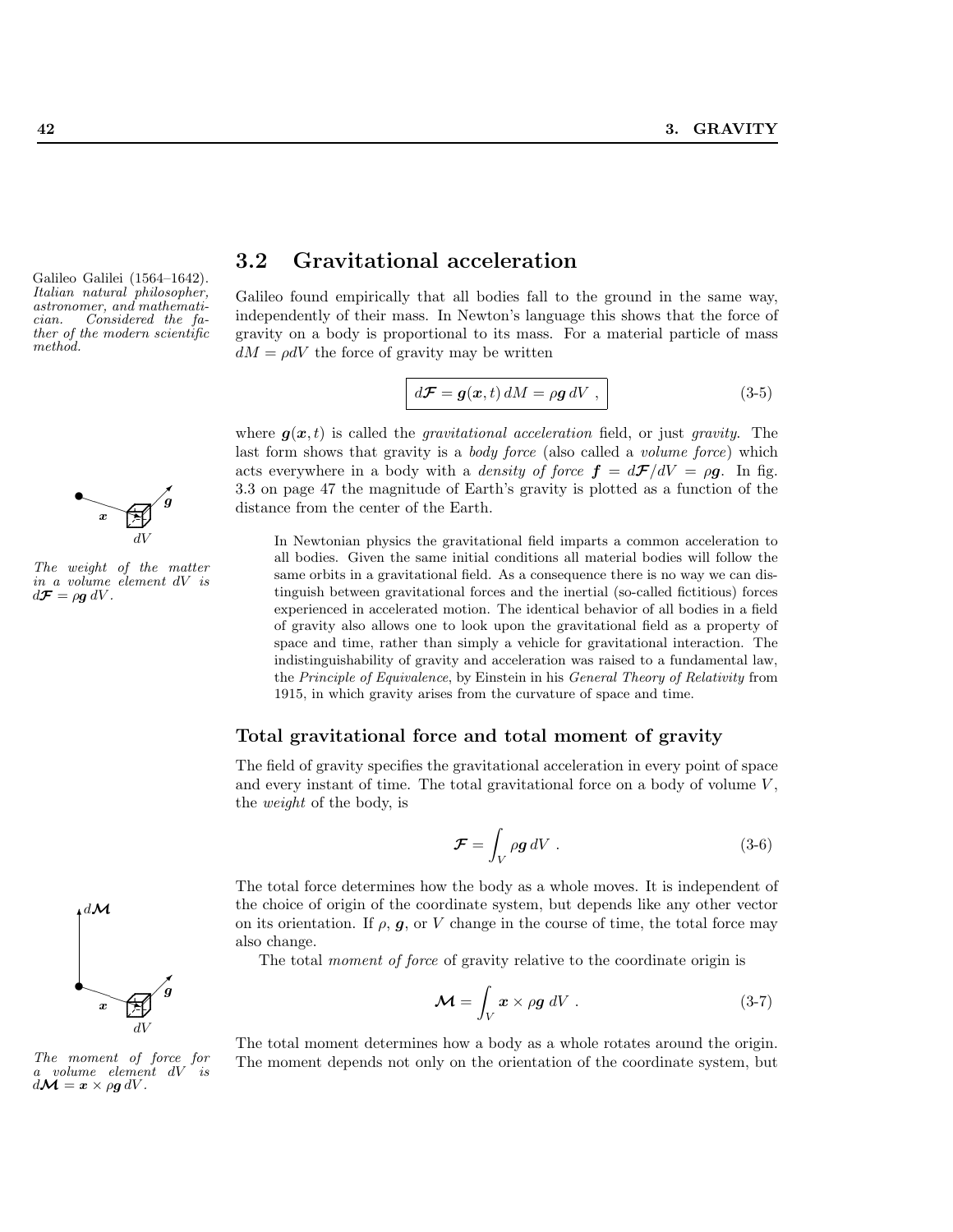also on its origin. In a translated coordinate system with origin in  $x = c$ , the coordinates are  $x' = x - c$ , and the moment becomes

$$
\mathcal{M}' = \int_{V'} x' \times \rho' \mathbf{g}' dV' = \int_{V} (\mathbf{x} - \mathbf{c}) \times \rho \mathbf{g} dV = \mathcal{M} - \mathbf{c} \times \mathcal{F}, \quad (3-8)
$$

where the primed quantities all refer to the translated system. This shows that the total moment is independent of the choice of origin of the coordinate system if (and only if) the total force vanishes.

#### Constant gravity

In a constant gravitational field  $g(x) = g_0$ , the weight (3-6) becomes the familiar

$$
\mathcal{F} = Mg_0 \t{,} \t(3-9)
$$

where  $M$  is the total mass  $(3-2)$ . In constant gravity, it is customary to choose a "flat-earth" coordinate system with vertical z-axis, such that  $g_0 = (0, 0, -g_0)$ where  $g_0$  is a positive constant.

At the surface of Earth, gravity is very close to being constant with magni-<br> $tem.$ tude equal to the standard gravity, defined by convention to be exactly  $g_0 =$ 9.80665  $\text{m/s}^2$  with no uncertainty. The actual gravitational acceleration at the surface of the Earth depends on many factors, for example local mass concentrations and the positions of the Moon and Sun (see fig. 7.1). It has been determined with a relative precision of  $3 \times 10^{-9}$  in an experiment using atom interferometry [19]. Galileo's law was verified in the same experiment to within  $7 \times 10^{-9}$  by comparing the measured values of the gravitational acceleration for a macroscopic body and for a cesium atom, in effect a modern version of his famous "leaning tower in Pisa" experiment.

The moment of force may be expressed in terms of the center of mass (3-3),

$$
\mathcal{M} = \int_{V} \mathbf{x} \times \rho \mathbf{g}_0 dV = \left( \int_{V} \rho \mathbf{x} dV \right) \times \mathbf{g}_0 = \mathbf{x}_M \times M \mathbf{g}_0 \ . \tag{3-10}
$$

This shows that in constant gravity, the total moment is the same as that of point particle with mass equal to the total mass of the body, situated at the center of mass. In a constant gravitational field, the moment of gravity calculated in a coordinate system with origin in the center of mass must vanish because  $x_M = 0$ in these coordinates. The moment of force in constant gravity is important for the discussion of the stability of floating bodies in chapter 5.



A flat-earth coordinate sys-



In a constant gravitational  $\mathit{field}$   $\bm{g}_0$ , the weight of a body may be viewed as concentrated at the position of the center of mass,  $x_M$ .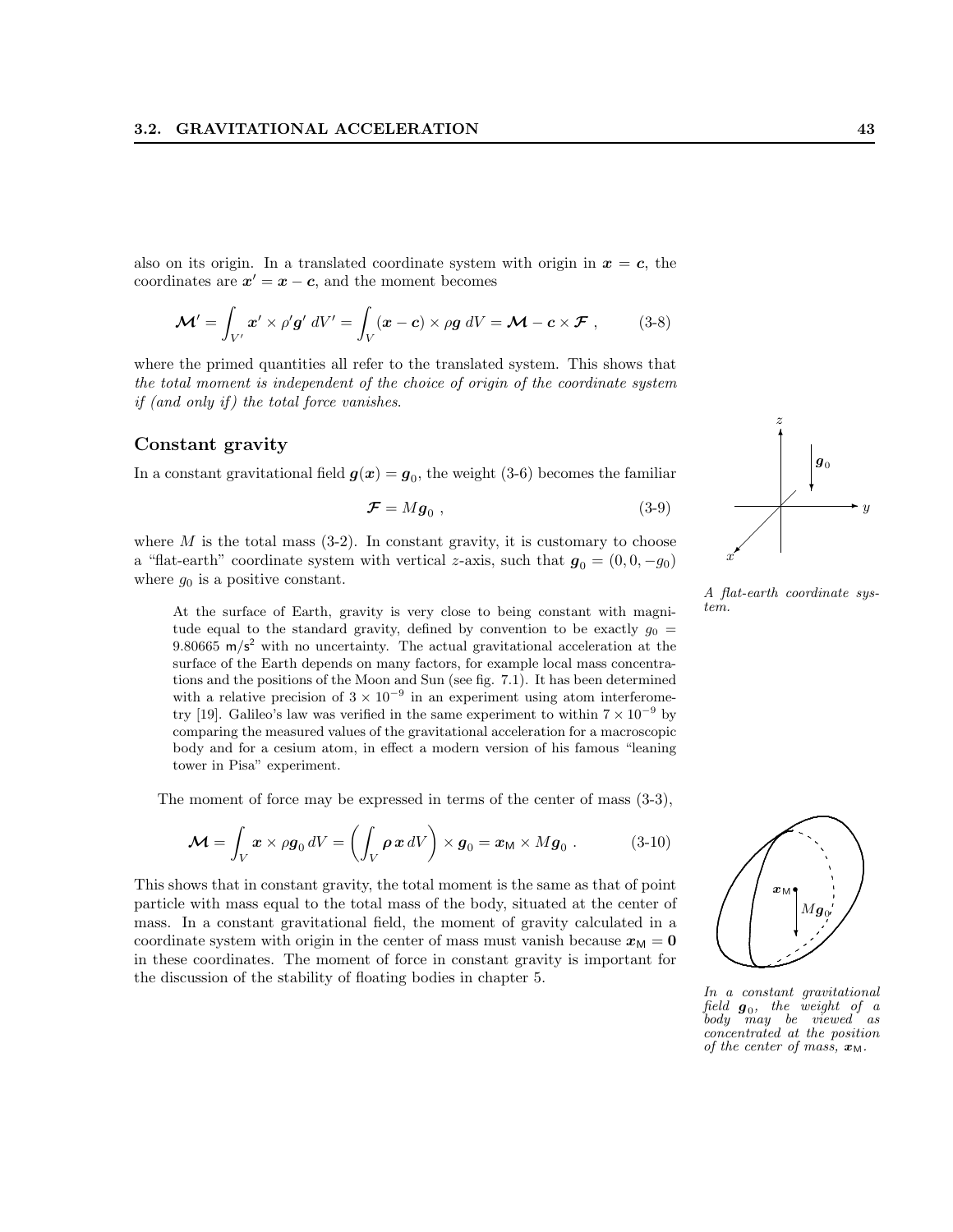

Figure 3.2: The gravitational field (and some nearly circular equipotential surfaces) between Earth and Moon. You should imagine rotating this picture around the Earth-Moon axis. The drawing is to scale, except for two regions of 10 times the sizes of the Earth and the Moon that have been cut out for visibility. The field lines are everywhere plotted with a density proportional to the field strength. The numbers on the frame are coordinates centered on Earth in units of 1000 km. The Moon's streaming "mane of hair" is unavoidable because all the field lines ending on its surface have to come in from spatial infinity and cannot cross the lines of Earth's field.

#### Visualizing the gravitational field

At any instant, a visual impression of the gravitational field may be given by a picture of the *field lines*, defined to be families of curves that at a given instant  $t_0$ have the gravitational field as tangent (see fig. 3.2). This means that the curves are solutions to the first order differential equation

$$
\frac{d\boldsymbol{x}}{ds} = \boldsymbol{g}(\boldsymbol{x}, t_0) \;, \tag{3-11}
$$

where  $s$  is a running parameter along the curve. This parameter is not the time, but has dimension of time squared because  $g$  has dimension of length per unit of time squared. The solutions are of the form  $\mathbf{x} = \mathbf{x}(s, x_0, t_0)$  with  $x_0$  being the starting point at  $s = 0$ . The field lines form an instantaneous picture of the field at time  $t_0$ , and cannot be directly related to particle orbits, as illustrated by the nearly circular orbit of a planet which is everywhere orthogonal to the field lines.

Field lines have the very important property that they can never cross. For if two field lines crossed in a point  $x$ , then by  $(3-11)$  there would have to be two different values of the gravitational field in the same point, and that is impossible. As will be shown in the following section, all gravitational field lines have to come in from infinity and end on masses, and we shall also see that field lines do not form closed loops.



Field lines follow the instantaneous field everywhere. They are very different from the orbits particles would follow through the field. A thrown stone follows a parabolic orbit as it falls to the ground, whereas the field lines on the surface of the Earth are vertical.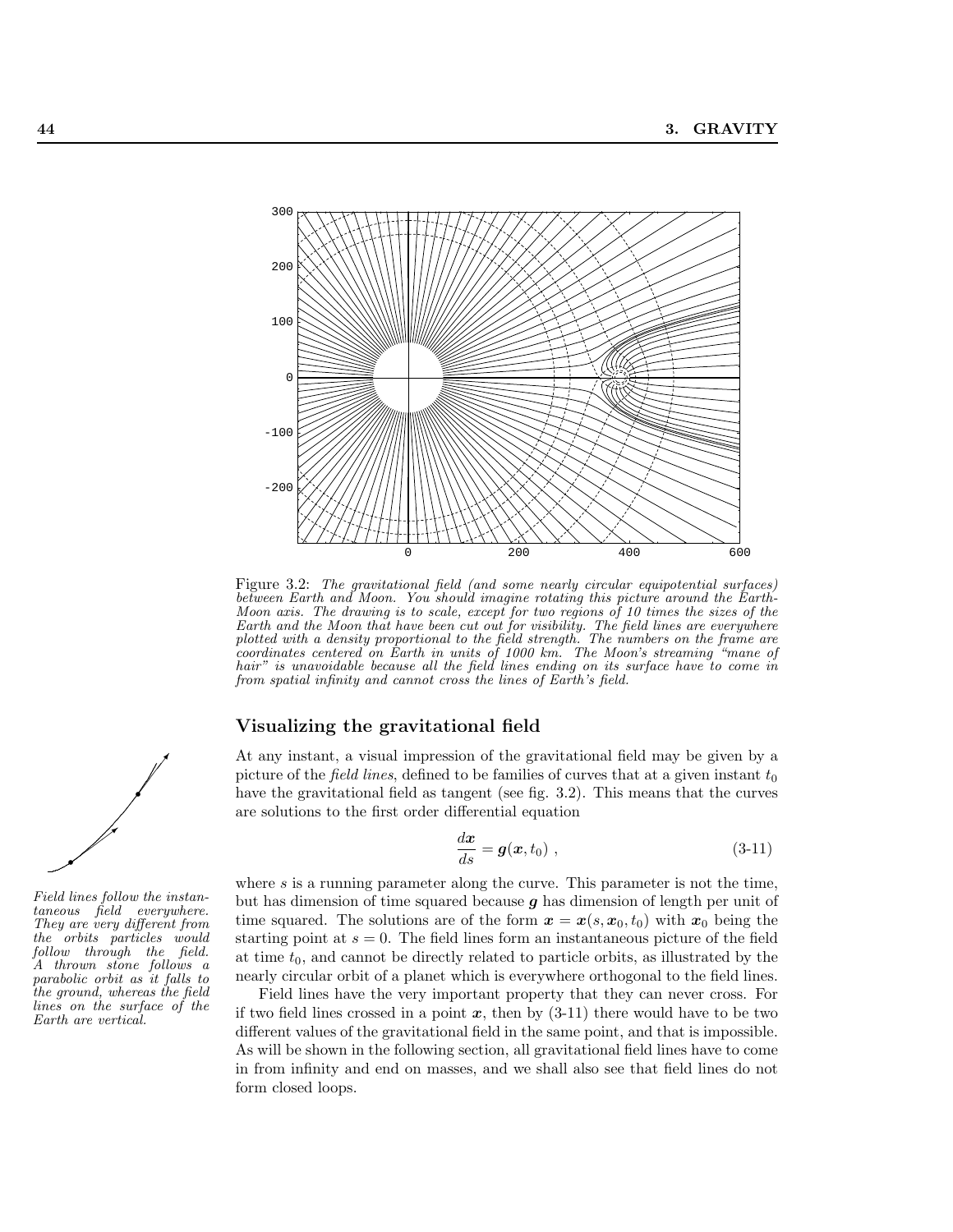## 3.3 Sources of gravity

The gravitational field tells us how gravity acts on material bodies. But what generates the gravitational field? What is its source? The answer is — as most people are aware — that the field is generated by mass. Quantitatively this is expressed by Newton's law of gravity which says that the field from a point particle of mass M at the origin of the coordinate system is

$$
g(x) = -GM\frac{x}{|x|^3},\qquad(3-12)
$$

where  $G$  is the universal gravitational constant. The negative sign asserts that gravitation is always attractive, or equivalently that field lines always run towards masses. The last factor shows that the strength of gravity decreases with the inverse square of the distance.

The gravitational constant is hard to determine to high precision. The recommended [1] 1998 value,  $G = 6.673(10) \times 10^{-11}$  Nm<sup>2</sup>/kg<sup>2</sup>, has an embarrassingly large uncertainty of more than one part in  $10^3$ . The inverse square law has been well tested at planetary distances during the last centuries, but only recently at the submillimeter scale (see for example Long et al, Nature 421, 922 (2003)). The force of gravity is terribly weak compared to other forces. In the hydrogen atom the ratio of the force of gravity (between electron and proton) to the electrostatic force is  $4.4 \times 10^{-40}$ . The only reason gravity can be observed at all is the nearly complete electric neutrality of macroscopic bodies. Electrostatic and "gravistatic" forces seem superficially alike in that they are both inversely proportional to the square of the distance (which gives them infinite range; they are in fact the only fundamental forces in nature with infinite range). Whereas electric charge can be both positive and negative, mass is always positive, implying that there are no "neutral" bodies unaffected by gravity, nor bodies that are repelled by the gravity of other bodies (antigravity). Gravity and electromagnetism are in fact very different at a deeper level, only completely revealed in General Relativity.

Another basic property of gravity is that it is *additive*, so that matter also from the point of view of its gravity — may be viewed as a collection of material particles of mass  $dM = \rho dV$ , each contributing its own little point-like field to the total. Using (3-12) but shifting the position of the source particle from the origin to an arbitrary point  $x'$ , the collective gravitational field due to all material particles in a volume V becomes an integral,

$$
g(x) = -G \int_{V} \frac{x - x'}{|x - x'|^3} \rho(x') dV'.
$$
 (3-13)

Notice that the integrand has a singularity at  $x' = x$  (for  $\rho(x) \neq 0$ ). This singularity is, however, integrable and creates no problem (except problem 3.10).

 $\triangle$ . . .. .. ......... . . . . . . .  $\checkmark$ .......... . . . . . . . .. . . . . . . ... ......... .. . . . . . . . . . . . . . . . .. .  $\sim 1$ . . .. . . . . . . . . . . . . . . . . . . . . .. .. . . . . . . . . . . . . . .. . . . . . . . . . . . . . ..................... . . . . . . . . . . . . . . ✻ ❄  $\rightarrow$  $\searrow$  $\searrow$ ❅■  $\angle$ ¡¡✠ ❅ ❅❅❘  $\lt$ .  $\measuredangle$  $\times$ 

... ..... ......... ....

Field lines around a point particle all come in from infinity and converge upon the particle.



The vectors involved in calculating the field in the position x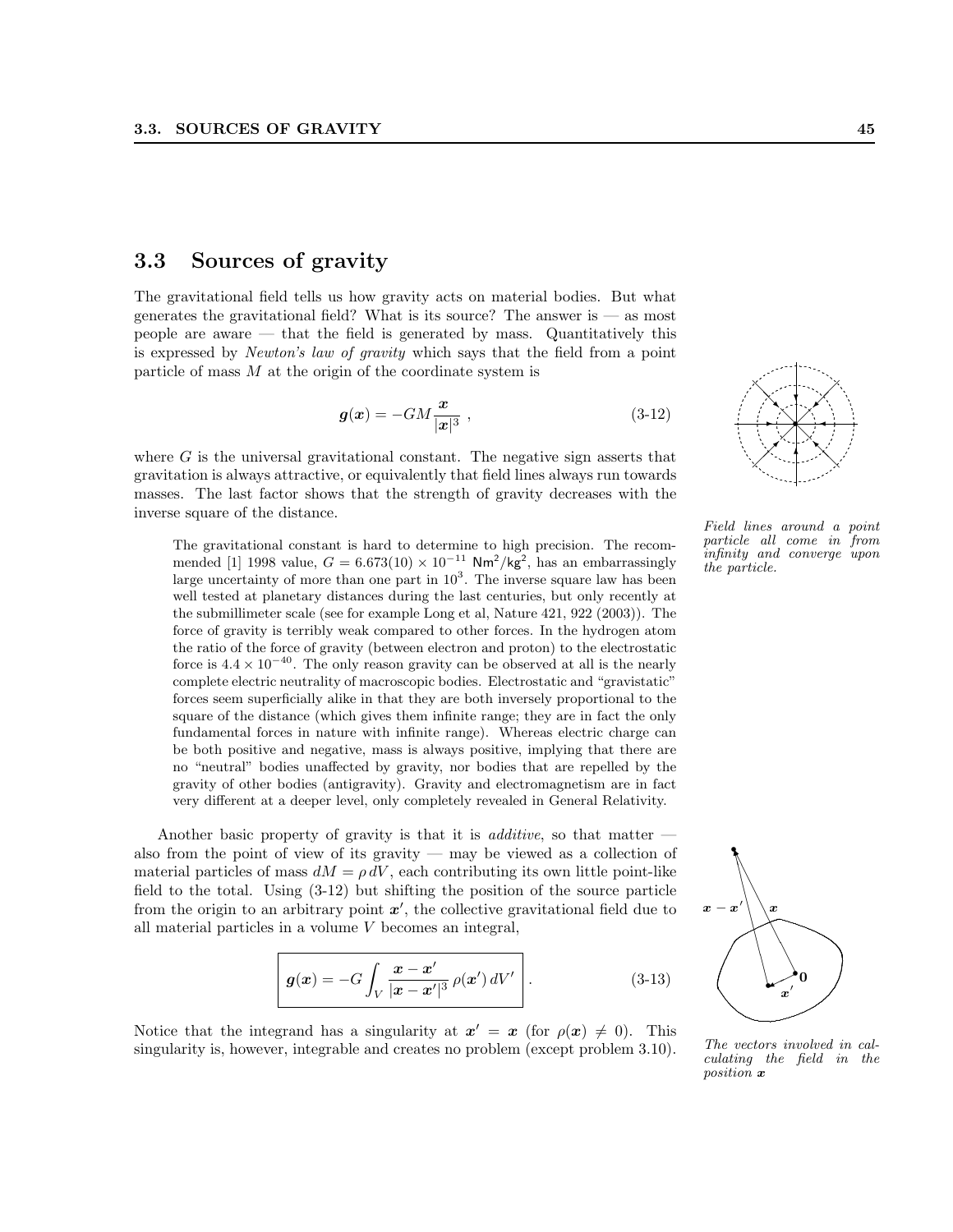#### Forces between extended bodies

The expression for the field (3-13) brings us full circle. We are now able to calculate the gravitational field from a mass distribution, as well as the force that this field exerts on another mass distribution, even on itself. Substituting the field (3-13) into the force (3-6), and renaming the integration variables, the total force by which a mass distribution  $\rho_2$  in the volume  $V_2$  acts on a mass distribution  $\rho_1$  in  $V_1$  becomes,

$$
\mathcal{F}_{12} = -G \int_{V_1} \int_{V_2} \frac{\boldsymbol{x}_1 - \boldsymbol{x}_2}{|\boldsymbol{x}_1 - \boldsymbol{x}_2|^3} \, \rho_1(\boldsymbol{x}_1) \rho_2(\boldsymbol{x}_2) \, dV_1 \, dV_2 \,. \tag{3-14}
$$

Newton's third law is fulfilled,  $\mathcal{F}_{12} = -\mathcal{F}_{21}$ , because the integrand is antisymmetric under exchange of  $1 \leftrightarrow 2$  due to the first factor. Consequently, the self-force from a mass distribution acting on itself vanishes, as it ought to. For if the self-force did not vanish a body could, so to speak, lift itself by its bootstraps.

#### Asymptotic behavior

The gravitational field from the matter contained in a volume of finite extent has a particularly simple form at large distances. Since  $x'$  then only ranges over a finite region in (3-13), it follows for  $|x| \to \infty$  that

$$
\frac{\boldsymbol{x} - \boldsymbol{x}'}{|\boldsymbol{x} - \boldsymbol{x}'|^3} \rightarrow \frac{\boldsymbol{x}}{|\boldsymbol{x}|^3} \ .
$$

Taking this expression outside the integral we obtain

$$
g(x) \to -GM\frac{x}{|x|^3} \,,\tag{3-15}
$$

where  $M$  is the total mass. At sufficiently large distances the field of an arbitrary spatially bounded mass distribution always approaches that of a point particle containing the total mass of body.

#### Field of a spherical body

The mass distribution  $\rho(r)$  of a spherically symmetric body is only a function of the distance  $r = |\mathbf{x}|$  from its center, which here is taken to be at the origin of the coordinate system. Since gravity according to (3-13) is caused by the mass distribution, it should also be spherically symmetric. For a vector field this means that it is everywhere directed radially away from the center,

$$
\mathbf{g}(\mathbf{x}) = g(r) \, \mathbf{e}_r \;, \tag{3-16}
$$

where  $e_r = x/r$  is the radial unit vector and  $g(r)$  is a function of r alone. In fig. 3.3 the value of  $-g(r)$  is plotted for the Earth as a function of the radial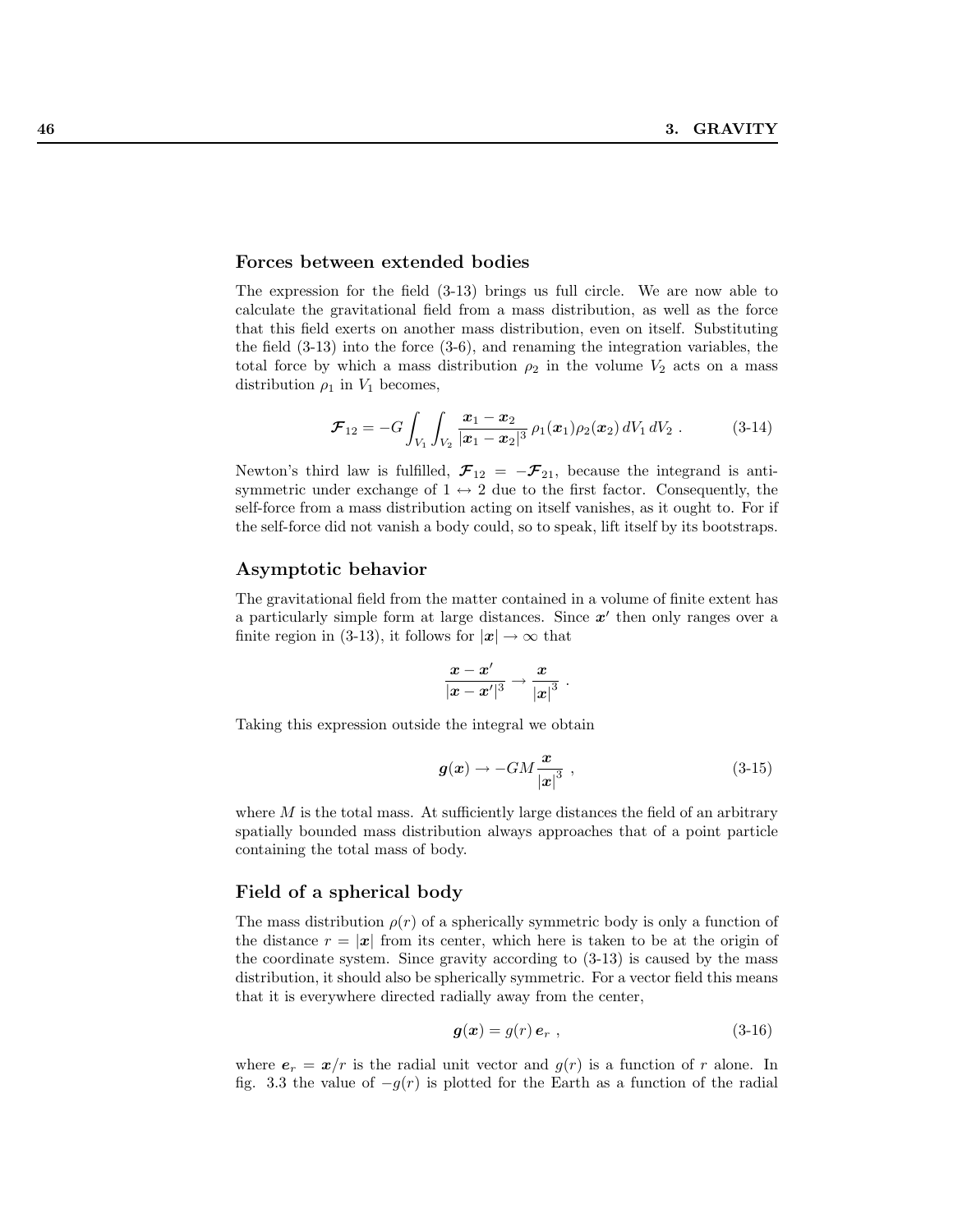

Figure 3.3: The strength of gravity  $-g(r)$  inside and outside the Earth as a function of distance from the center. The solid curve is obtained from the standard Earth data [3]. The strength of gravity grows roughly linearly from the center to the core/mantle boundary at  $r = 3485$  km, and decreases slightly in the mantle due to the sharp drop in mass density at the boundary. The dotted dropping line is the core field itself. The dashed lines are obtained from the two-layer model of the Earth (problem 3.11).

distance. One notices the surprising fact that the strength of gravity actually is larger inside Earth's mantle than on the surface.

In chapter 6 we shall see that spherical gravity takes an extremely simple form. We shall prove that the field strength  $g(r)$  is everywhere — inside and outside the distribution — equal to the field of a point particle situated at the center of the distribution,

$$
g(r) = -G\frac{M(r)}{r^2},
$$
\n(3-17)

with a mass equaling the total mass inside the radius  $r$ ,

$$
M(r) = \int_0^r \rho(r') 4\pi r'^2 \, dr' \ . \tag{3-18}
$$

It is also possible to prove this by direct integration of (3-13) (see problem 3.15).

For a planet with constant density we find from (3-4) that

$$
g(r) = -\frac{4}{3}\pi G\rho_0 \begin{cases} r & r \le a \\ \frac{a^3}{r^2} & r > a \end{cases}
$$
 (3-19)

The strength of gravity grows linearly with  $r$  inside the planet because the total mass grows with the third power of r whereas the field strength decreases with  $\frac{The\ strength\ of\ gravity\ for\ a\ plane\ with\ constant\ density.}$ the second power.



The strength of gravity for a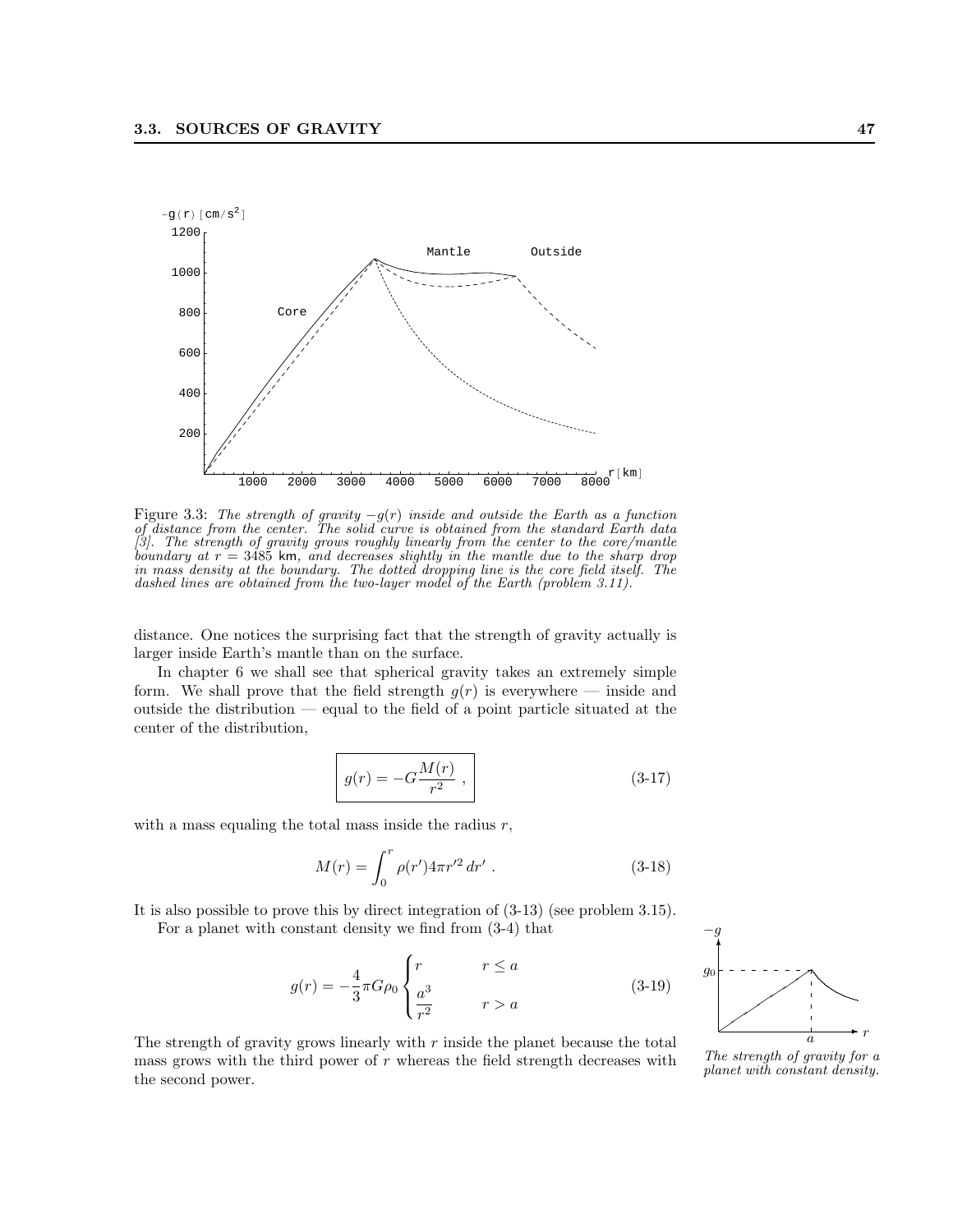It follows from (3-18) that for every point in the vacuum outside a spherical mass distribution where  $M(r)$  equals the total mass, the field (3-17) is exactly the same as that of a point particle at the center with mass equal to the total mass of the body. We have seen above that the field at great distances from an arbitrary body is always approximately that of a point particle, but now we learn that the field is of this form everywhere around a perfectly spherical body. There are no near-field corrections to the gravitational field of a spherical body. Without this wonderful property, Newton could never have related the strength of gravity at the surface of the Earth — iconized by the fall of an apple — to the strength of gravity in the Moon's orbit.

# 3.4 Gravitational potential

Although the field of gravity is a vector field (see problem 3.8) with three components, there is really only one functional degree of freedom underlying the field, namely the mass distribution giving rise to it. The relationship between these two fields expressed by  $(3-13)$  is, however, non-local, meaning that  $q(x)$  in a point x depends on a physical quantity  $\rho(x')$  in points x' that may be arbitrarily far away.

### Gravity as a gradient field

We shall now prove that the acceleration field can be derived *locally* from a single scalar field  $\Phi(x)$ , called the gravitational *potential*. The relation between the acceleration field and the potential is

$$
g = -\nabla\Phi \tag{3-20}
$$

with a conventional minus sign in front. The gradient operator (nabla) has been defined in (2-34). Because of the gradient, the potential is defined only up to an undetermined additive constant.

In order to demonstrate (3-20) we first calculate the gradient of the central distance (see also problem 2.8)

$$
\nabla |x| = \nabla \sqrt{x^2} = \frac{1}{2|x|} \nabla x^2 = \frac{1}{2|x|} \nabla (x_1^2 + x_2^2 + x_3^2) = \frac{x}{|x|},
$$
 (3-21)

and from this

$$
\nabla \frac{1}{|\mathbf{x}|} = -\frac{1}{|\mathbf{x}|^2} \nabla |\mathbf{x}| = -\frac{\mathbf{x}}{|\mathbf{x}|^3} . \tag{3-22}
$$

Comparing with (3-12) we conclude that the potential of a point particle of mass  $M$  is

$$
\Phi(x) = -\frac{GM}{|x|} \t{3.23}
$$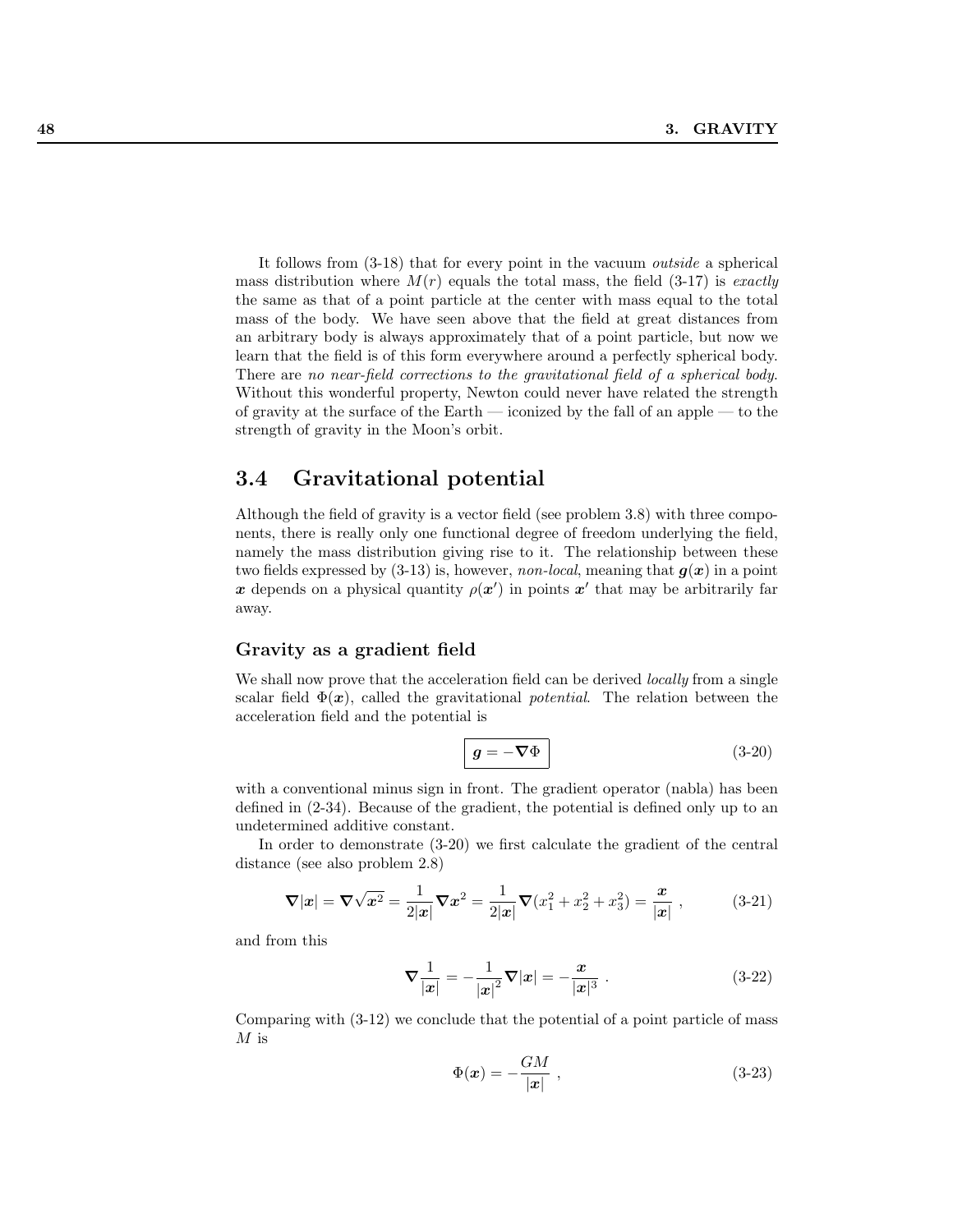

Figure 3.4: The gravitational potential  $-\Phi(r)$  of the Earth as a function of distance from the center. The fully drawn curve is obtained by numerically integrating the standard Earth data [3]. The dotted curve is the potential of the core alone, and the dashed curve is obtained from the two-layer model (problem 3.11). The vertical dashed lines indicate the positions of the sharp transitions in the mass density (see fig. 3.1), which have completely disappeared from view in this plot.

apart from the arbitrary additive constant which we here choose so that the potential vanishes at spatial infinity. In the same way we derived (3-13), we find the potential from a mass distribution in V

$$
\Phi(\mathbf{x}) = -G \int_{V} \frac{\rho(\mathbf{x}')}{|\mathbf{x} - \mathbf{x}'|} dV' \,, \tag{3-24}
$$

Since the mass density is always positive, the gravitational potential is always negative, a direct consequence of the attractive nature of gravity (and the normalization to zero potential at infinity).

Even if the mass distribution may jump discontinuously, the gravitational field will always be continuous (as is evident from fig. 3.3), because of the integration over the mass distribution in (3-13) or (3-18). The potential is still smoother, because its definition (3-20) requires it to have a continuous derivative. This is also borne out by fig. 3.4 which shows the potential of the Earth as a function of central distance. Almost all traces of the original discontinuities have vanished from sight.

The gravitational potential may be visualized by means of surfaces of constant potential, also called equipotential surfaces. The field lines are always orthogonal to the equipotential surfaces, and if they are plotted with constant potential difference, the strength of the field will be inversely proportional to the distances between them. A few equipotential surfaces have been shown in the Earth-Moon plot in fig. 3.2 on page 44.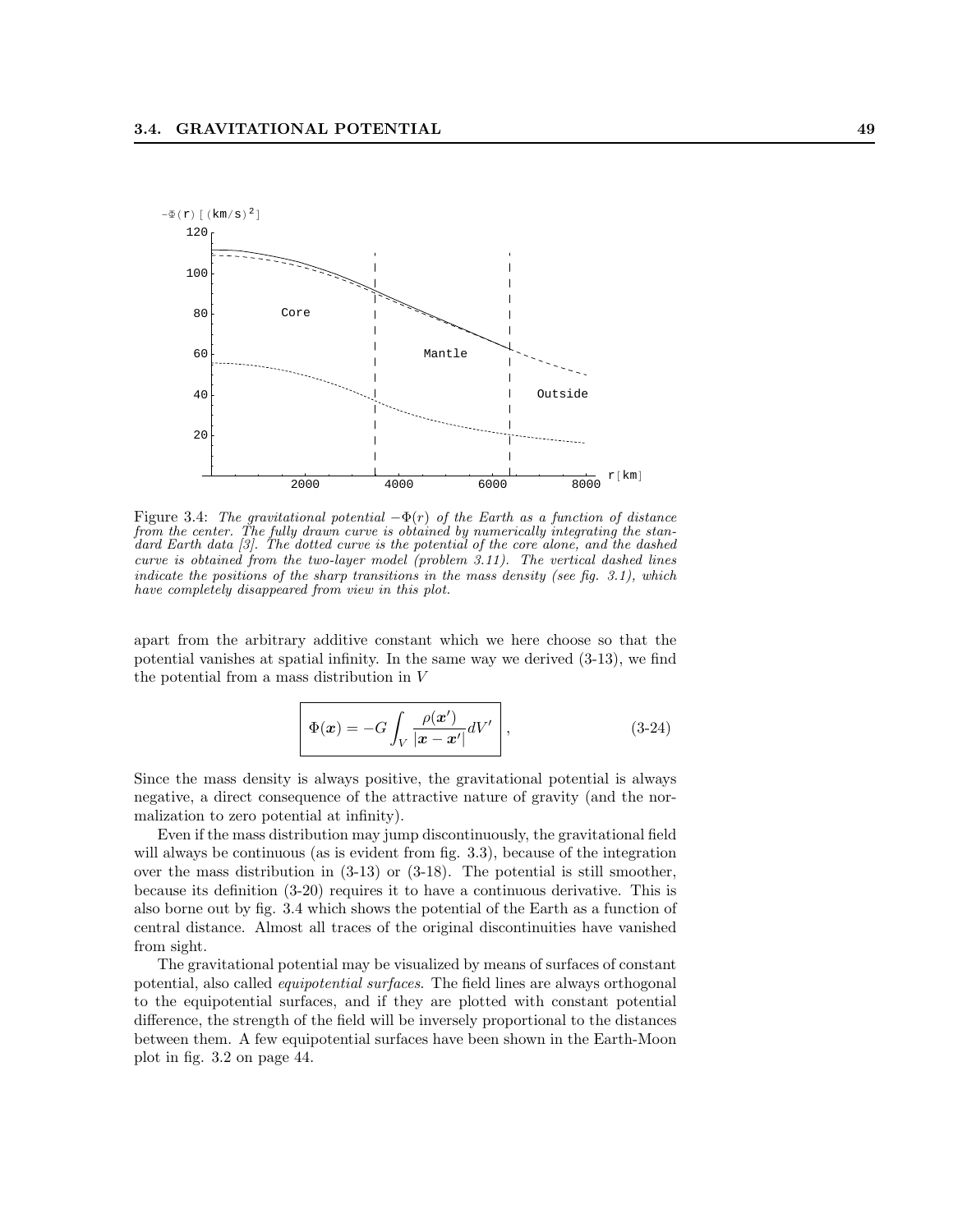#### Asymptotic behavior

For a mass distribution of finite extent, the denominator will for  $|x| \to \infty$  become independent of  $x'$ , so that

$$
\Phi(x) \to -G\frac{M}{|x|} \tag{3-25}
$$

where  $M$  is the total mass, in complete accordance with  $(3-15)$ . At large distances the potential of a body thus approaches that of a point mass carrying the total mass of the body (see however problems 3.16 and 3.17).

#### The flat Earth limit

For a constant gravitational field  $g(x) = g_0$  we may take

$$
\Phi(\mathbf{x}) = -\mathbf{x} \cdot \mathbf{g}_0 \; . \tag{3-26}
$$

This seems to be at variance with the expression (3-24) and does certainly not vanish at infinity. Constant gravitational fields should, however, always be understood as an approximation valid within limited regions of space and time, and then the difficulty disappears.

For length scales much smaller than the radius of the Earth, the surface of the sea may be considered to be flat and the gravitational field constant. In a flat-earth coordinate system with the z-axis vertical and the sea level at  $z = 0$ , we may take  $g_0 = (0, 0, -g_0)$  and find

$$
\Phi = g_0 z \tag{3-27}
$$

The gravitational acceleration in the z-direction becomes  $g_z = -\partial \Phi / \partial z = -g_0$ and is directed downwards everywhere, as it should.

#### The spherical case

The potential of a spherical mass distribution can only depend on  $r = |\mathbf{x}|$ . Using that  $\nabla \Phi(r) = (d\Phi(r)/dr) \nabla r$  and  $\nabla r = x/|x| = e_r$ , we find by comparison with (3-16)

$$
g(r) = -\frac{d\Phi(r)}{dr}.
$$
 (3-28)

Conversely, integrating this from r to  $\infty$  and using that the potential vanishes at infinity, we obtain

$$
\Phi(r) = \int_{r}^{\infty} g(s) ds = -G \int_{r}^{\infty} \frac{M(s)}{s^2} ds , \qquad (3-29)
$$



The flat-earth coordinate system with the sea level at  $z = 0$ .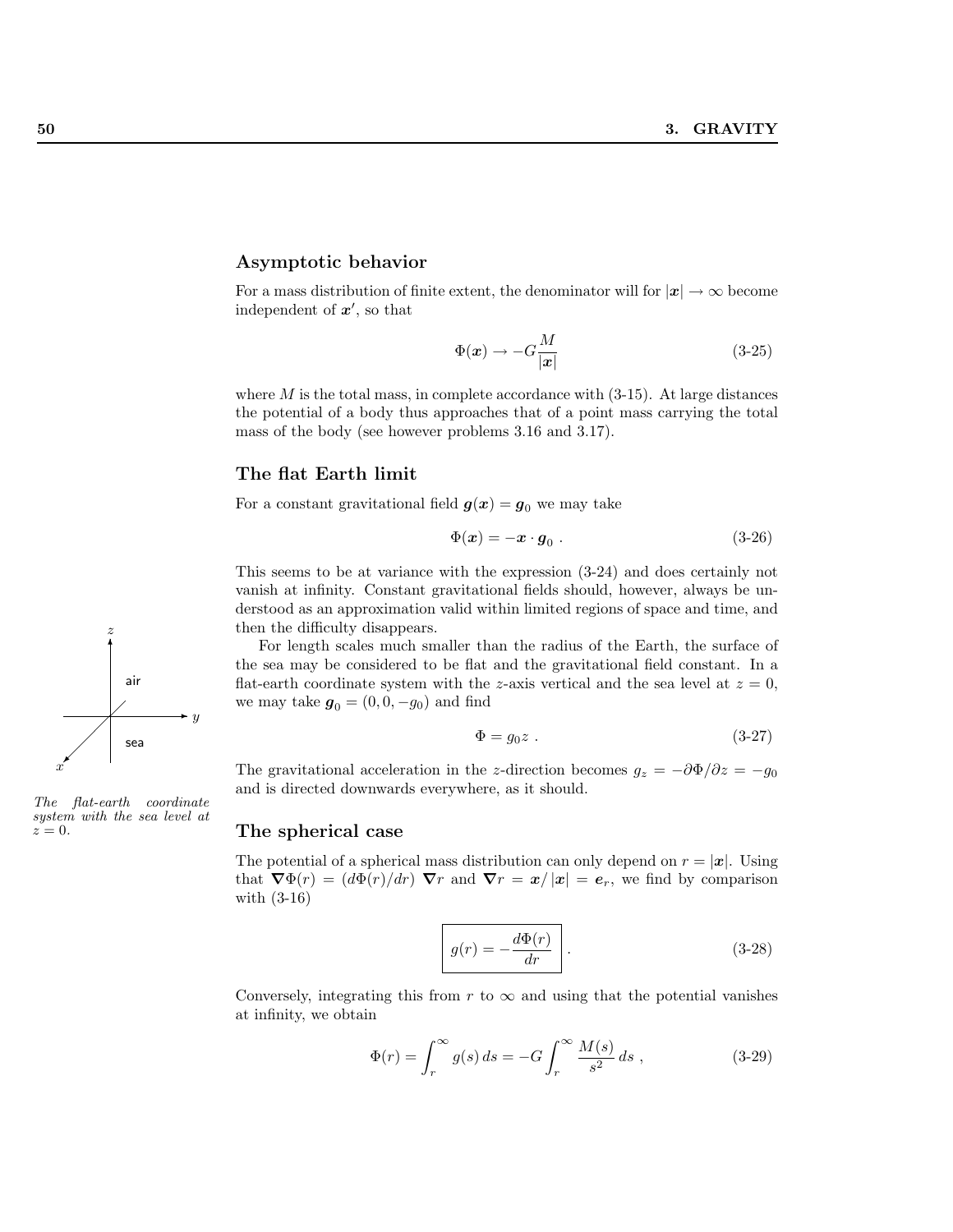where we have also made use of  $(3-17)$ . Performing a partial integration we obtain

$$
\Phi(r) = G \int_r^{\infty} M(s) d\left(\frac{1}{s}\right) = -G \frac{M(r)}{r} - 4\pi G \int_r^{\infty} s\rho(s) ds . \tag{3-30}
$$

The final expression is not quite as pretty as (3-17) because of the second term, which is necessary to secure the continuity of the derivative of  $\Phi(r)$ . But outside the mass distribution the second term vanishes, and the potential becomes as expected that of a point particle carrying the total mass of the body.

For a planet with constant mass density we obtain from the above expression and (3-19),

$$
\Phi(r) = -\frac{2}{3}\pi G \rho_0 \begin{cases} 3a^2 - r^2 & r \le a \\ 2\frac{a^3}{r} & r \ge a \end{cases}
$$
 (3-31)

One may avoid integrating and instead verify that the potential is continuous at  $r = a$  and that the derivative  $-d\Phi/dr$  indeed is identical to (3-19).

# 3.5 Potential energy

According to the laws of elementary particle mechanics, work is calculated from the product of a force and the distance it moves a particle. It is important to make completely clear who does work on whom. When a particle falls freely in a gravitational field, it is the force of gravity which performs work on the particle while the particle follows the path of its natural motion. If we want the particle to follow any other path, we must "by hand" cancel the force of gravity with an equal and opposite force, and slowly move the particle along the desired path.

For so-called conservative forces, the work we perform on the particle while moving it along the path depends only on its end points and not on where the path goes between the end points. The work we must perform in moving the particle from a fixed position to any desired point  $x$  in space is only a function of the end point x of the path. This function,  $V(x)$ , is called the *potential energy* of the particle in the point x because it represents the work that a particle in  $x$ would potentially perform on us, should we move it back to the fixed position.

#### Gravitational work

Suppose we move a point particle of mass m from position  $x_1$  to  $x_2$  along a path P in a static field of gravity,  $g(x)$ . To keep the particle on this path, we must provide a force  $-mg$  to counter gravity. The work performed by us on the particle while moving it along the curved path is the sum of all the tiny contributions  $-mg \cdot d\ell$  from each little path element  $d\ell$ , and the total work we perform becomes a line integral,

$$
W = -\int_{P} m\mathbf{g} \cdot d\mathbf{\ell} = -m \int_{s_1}^{s_2} \mathbf{g}(\mathbf{x}(s)) \cdot \frac{d\mathbf{x}(s)}{ds} ds . \qquad (3-32)
$$



The gravitational force mg must be cancelled by an external force  $\boldsymbol{\mathcal{F}}\ =\ -mg\ \ in$ order to move the particle slowly along any desired path between the end points  $x_1$ and  $x_2$ .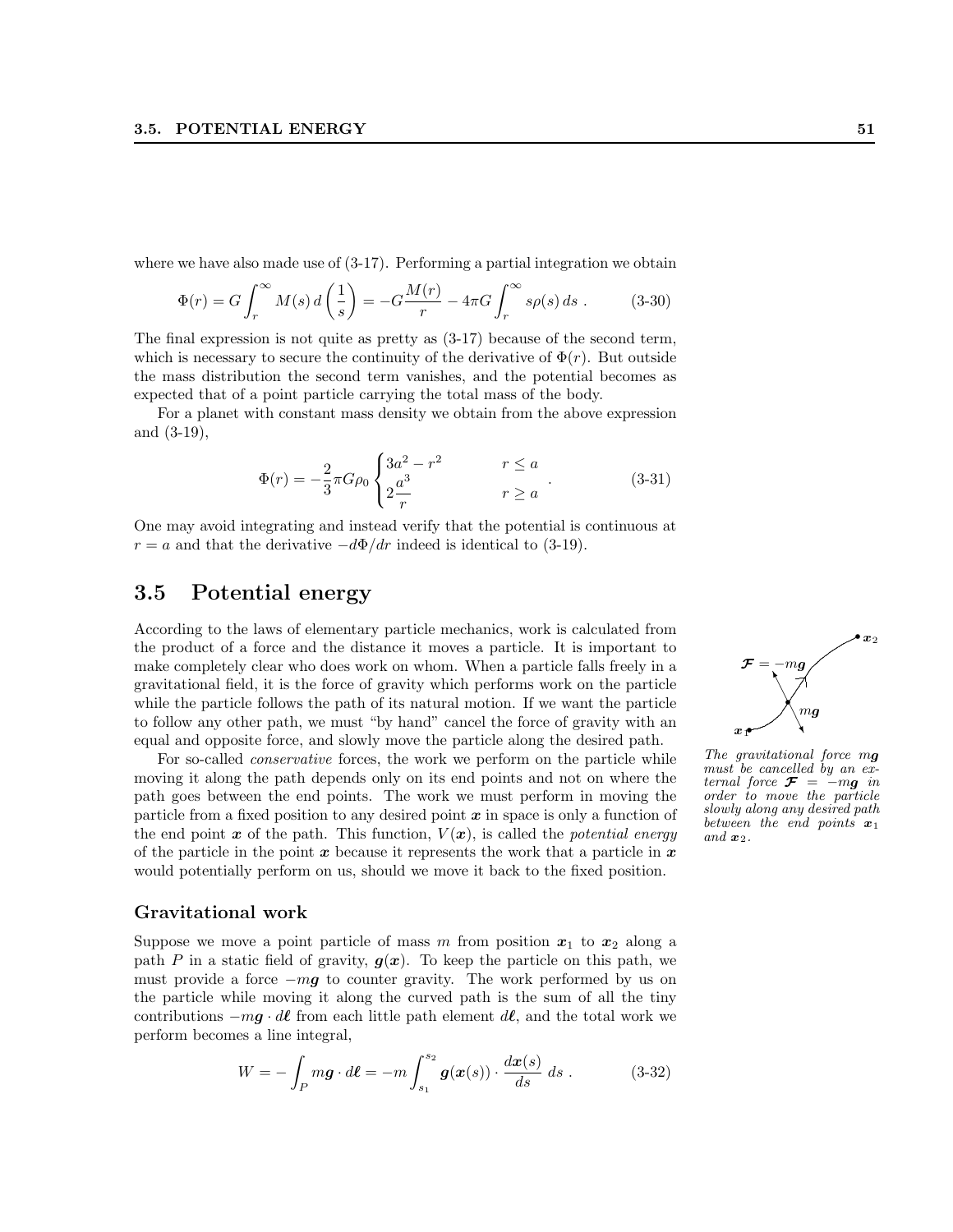

A path  $x(s)$  with  $s_1 \leq s \leq s_2$ running from  $x_1$  to  $x_2$ .



A gravitational field line cannot form a closed path  $C$ .

| Place             | km/s            |
|-------------------|-----------------|
|                   |                 |
| Earth surface     | 11.2            |
| Mars surface      | 5.0             |
| Moon surface      | 2.4             |
| Sun surface       | 617.6           |
| Earth orbit       | 42.1            |
| Moon orbit        | 1.4             |
| Neutron star      | $1 \times 10^5$ |
| <b>Black</b> hole | $3 \times 10^5$ |

Escape velocities from some places in the solar system, and a couple of exotic ones. Notice that escaping from the orbit of Earth means escaping from the solar system whereas escaping from the orbit of the Moon only gets you free of Earth's gravity.

In the last expression the line integral along the path  $x(s)$  from  $x_1 = x(s_1)$  to  $x_2 = x(s_2)$  has been made explicit by means of a running parameter s varying in the interval  $s_1 \leq s \leq s_2$  along the path.

Because the field of gravity is the gradient of the gravitational potential, the line integral may be carried out. Inserting (3-20) we find

$$
W = m \int_{\mathbf{x}_1}^{\mathbf{x}_2} \nabla \Phi(\mathbf{x}) \cdot d\mathbf{\ell} = m \int_{s_1}^{s_2} \frac{d\Phi(\mathbf{x}(s))}{ds} ds \qquad (3-33)
$$

$$
= m \Phi(\boldsymbol{x}_2) - m \Phi(\boldsymbol{x}_1) . \qquad (3-34)
$$

Since this result is independent of the actual path of the particle, it follows that the gravitational potential energy of the particle is  $V(\mathbf{x}) = m\Phi(\mathbf{x})$ , and that the gravitational potential  $\Phi(x)$  is the potential energy per unit of mass.

#### No closed loops of gravity

For a closed path, C, which begins in the same point as it ends, the line integral must vanish

$$
\oint_C \mathbf{g} \cdot d\mathbf{\ell} = 0 \tag{3-35}
$$

because the potential is the same in the end-points of the path.

This result is true for all gradient fields, such as gravity  $q$  and the electrostatic field  $E$ . It implies that there can be no closed loops of field lines. For if there were, the product  $g \cdot d\ell$  would have the same sign all around the loop, because the tangent of a field line is everywhere proportional to the field, *i.e.*  $d\ell \sim g$ , and such an integral cannot vanish.

#### Escape velocity

The total energy of a point particle in  $x$  with velocity  $v$  is the sum of its kinetic energy and its potential energy,  $\frac{1}{2}mv^2 + m\Phi(x)$ . From elementary mechanics we know that the total energy is conserved, *i.e.* constant in time. In other words, a particle starting in the point  $x_0$  with velocity  $v_0$  must at all times obey the equation

$$
\frac{1}{2}v^2 + \Phi(x) = \frac{1}{2}v_0^2 + \Phi(x_0) .
$$
 (3-36)

Taking  $x_0$  at infinity, where the potential vanishes, it follows immediately that in order to escape the grip of gravity with  $|v_0| \neq 0$  from a point x with potential  $\Phi$ , an object at x must be given a velocity that is larger than

$$
v_{\rm esc} = \sqrt{-2\Phi} \ . \tag{3-37}
$$

Knowing the potential in a point is simply equivalent to knowing the escape velocity from that point.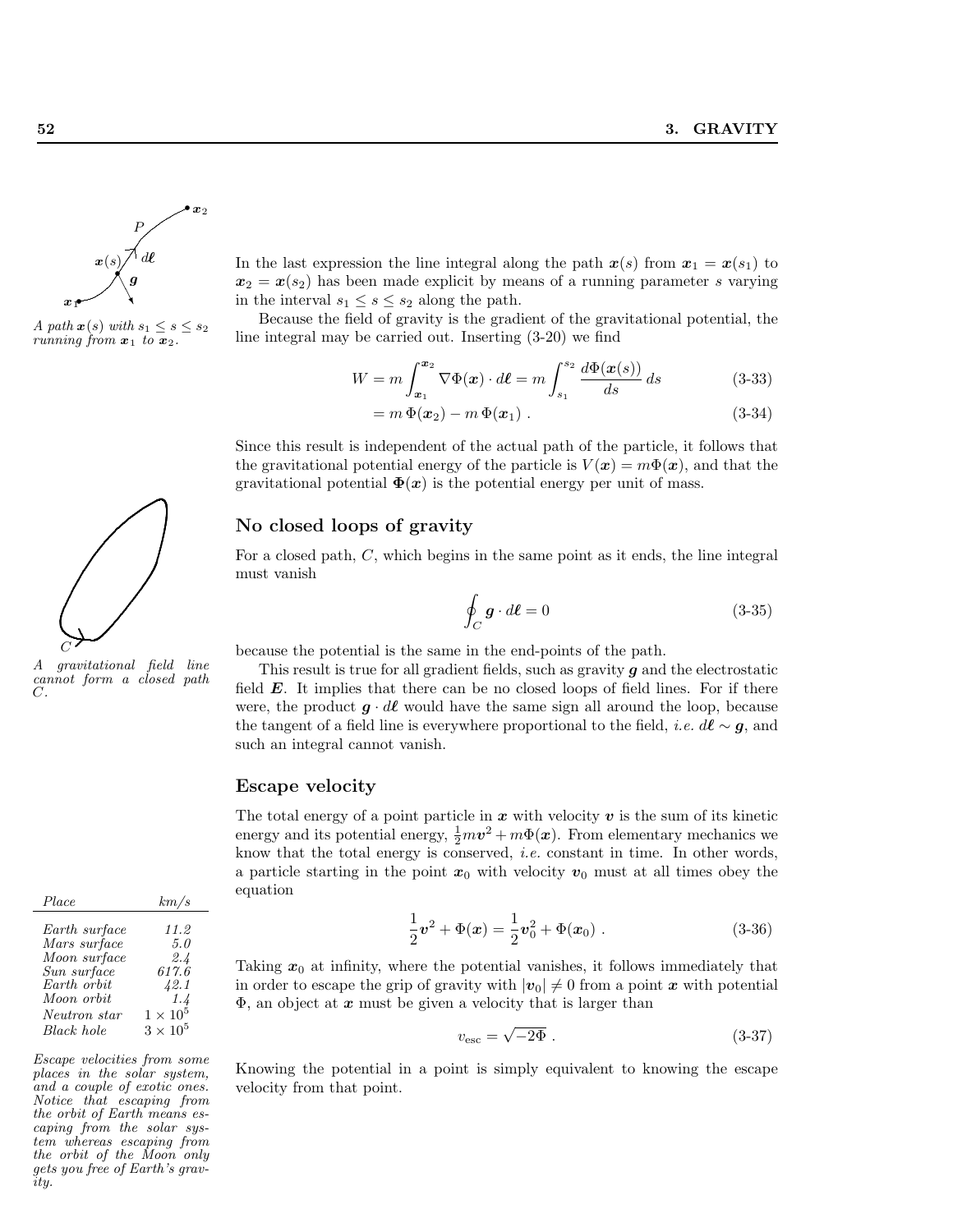A particularly interesting case happens when the potential becomes so deep that the escape velocity equals or surpasses the velocity of light c. In that case the body has turned into a black hole. Using the potential of a point mass (3-23) we find that this happens when the radius  $a$  of a spherical mass distribution satisfies

$$
a<\frac{2GM}{c^2}\ . \eqno(3-38)
$$

Being a non-relativistic calculation this is of course highly suspect, but accidentally it is exactly the same as the correct condition obtained in general relativity [4], where the right hand side is called the Schwarzchild radius. For the Earth the Schwarzchild radius is about a centimeter, and for the Sun three kilometers.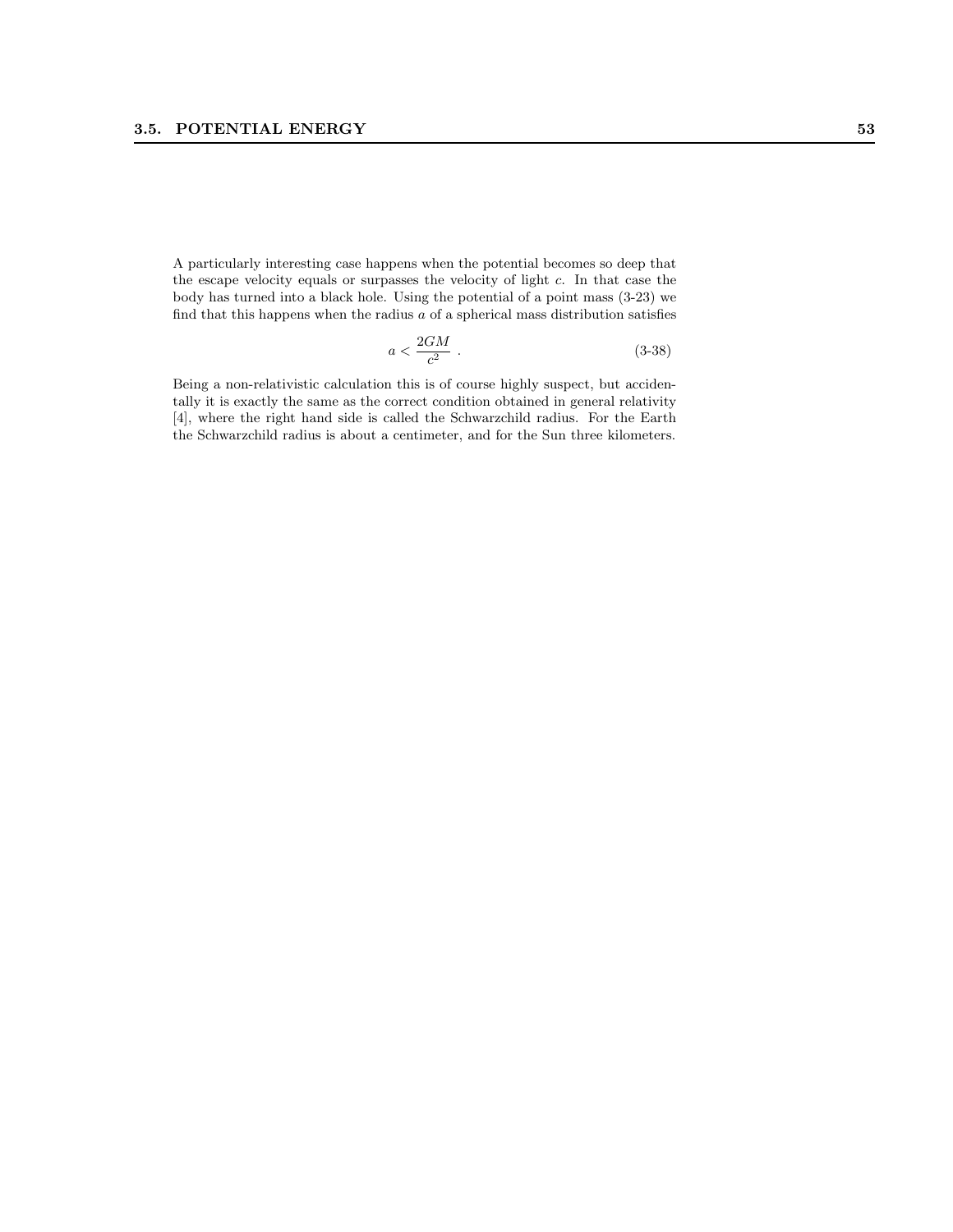# Problems

**3.1** Show that the gravitational field outside a spherical planet may be written

$$
g(r) = -g_0 \frac{a^2}{r^2}
$$
 (3-39)

where  $\alpha$  is the radius of the planet and  $q_0$  the magnitude of the surface gravity.

**3.2** Show that a satellite moving in a circular orbit of radius  $r$  around a spherical planet has velocity  $v = \sqrt{-\Phi(r)}$ , where  $\Phi(r)$  is the gravitational potential in the satellite's orbit. Calculate the velocity of a satellite moving at ground level.

3.3 Arthur C. Clarke proposed (Wireless World, October 1945, pages 305-308) that communication satellites should be put into a circular equatorial orbit with revolution time equal to Earth's rotation period, so that the satellites would stay fixed over a point at equator. Calculate the height of the orbit above the ground, taking also into account that the Earth circles the Sun in one year.

**3.4** A space elevator (fictionalized by Arthur C. Clarke in Fountains of Paradise (1978)) can be created if it becomes technically feasible to lower a line down to Earth from a geostationary satellite at height  $h$  (see problem 7.8). Assume that the line is unstretchable and has constant cross section A and constant density  $\rho$ . Calculate the maximal tension  $\sigma = -\mathcal{F}/A$  (force per unit of area) in the line. Determine the numerical value of the ratio of tension to density,  $\sigma/\rho$ , and compare with the tensile strength (breaking tension) of a known material.

3.5 A comet consisting mainly of ice falls to Earth. a) Estimate the minimum energy released in the fall per unit of mass. b) Compare with the an estimate of the energy needed to evaporate the comet.

3.6 A stone is set in free fall from rest through a mine shaft going right through the center of a planet with constant density. a) Calculate the speed with which the stone passes the center. b) Calculate the time it takes to fall to the center.

3.7 Total mass is a scalar, whereas mass density is a scalar field, transforming slightly differently from a true scalar. Show that under a rotation  $x' = \mathbf{a} \cdot x$  the mass density transforms according to the rule

$$
\rho'(\mathbf{x}') = \rho(\mathbf{x})\tag{3-40}
$$

3.8 Total force is a vector, whereas gravity is a vector field, transforming slightly differently from a true vector. Show that under a rotation  $x' = \mathbf{A} \cdot x$  the gravitational field transforms according to the rule

$$
g'(x') = \mathbf{A} \cdot g(x) \tag{3-41}
$$

3.9 Show that the moment of force in constant gravity vanishes if the origin of the coordinate system is situated anywhere on the vertical line going through the center of mass.